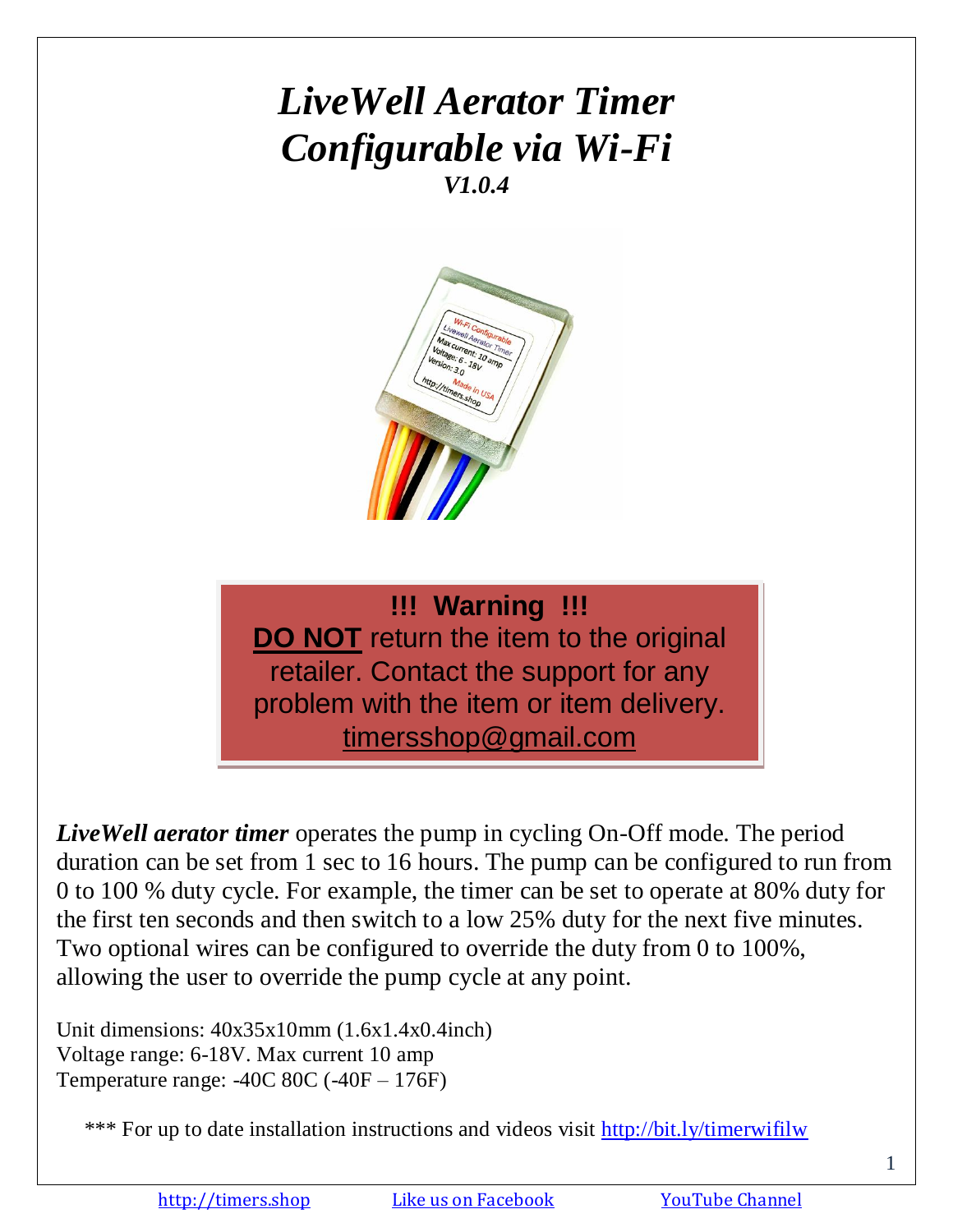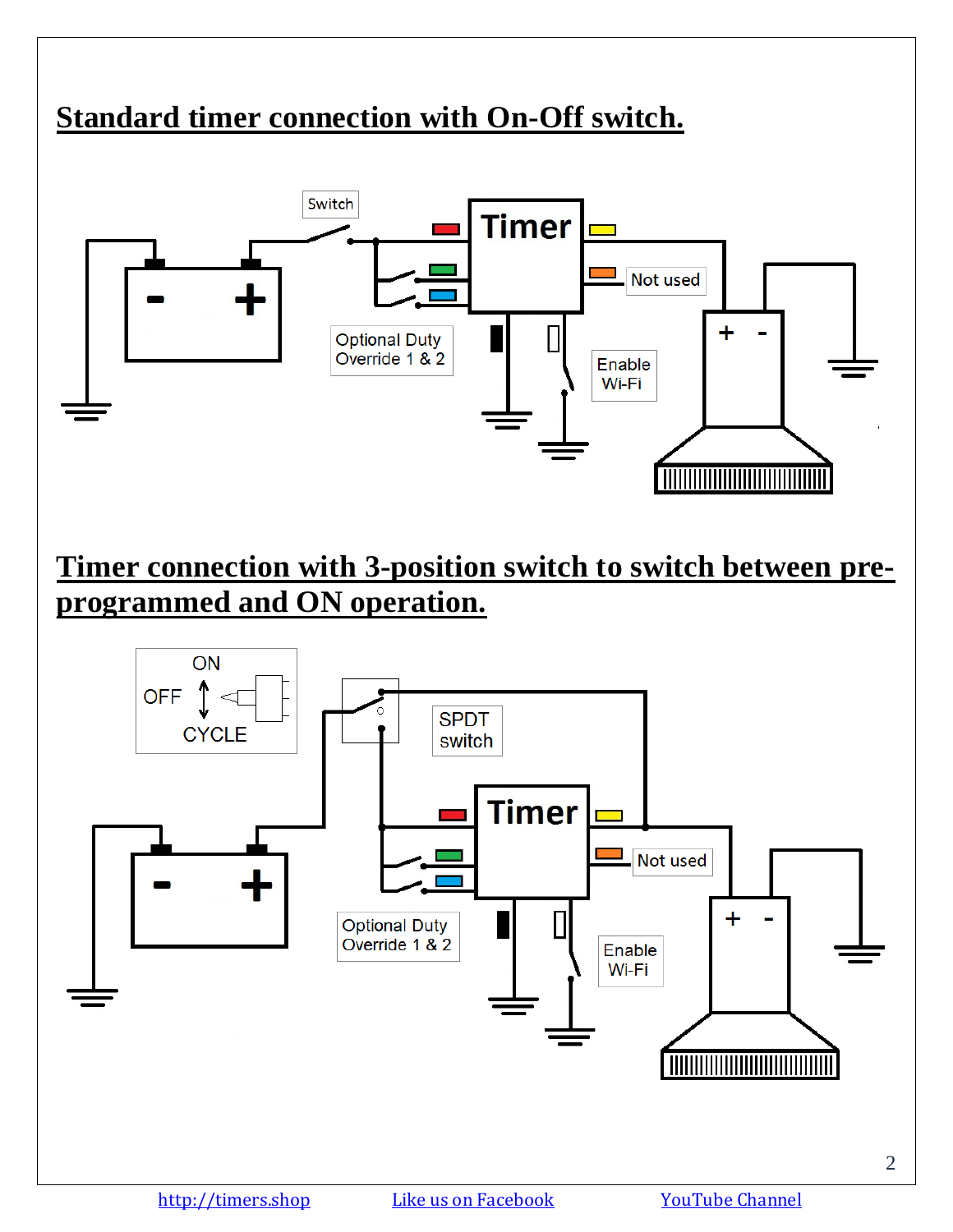#### **Connect timer according to the one of the above diagrams:**

| Red          | – Power                           |
|--------------|-----------------------------------|
| <b>Black</b> | – Ground                          |
| Yellow       | $-$ Pump positive                 |
| Blue/Green   | - Optional duty override switches |
| White        | - Optional Wi-Fi enable button    |
| Orange       | - Not used                        |

#### **Timer configuration:**

To adjust timer's configurations put the module into the configuration mode by applying power and then connecting the **White** wire to the ground.

Module configuration is done by connecting a computer or a smartphone to the LiveWell timer module via a Wi-Fi network. Follow the steps below:

- 1. Search for the available Wi-Fi networks on your computer/phone.
- 2. Connect the computer/phone to the "Timers.shop.wifinnn" wireless network.
- 3. Open browsers and enter the following into the address bar: **192.168.4.1** and click go or connect.
- 4. Once connected you will be presented with the following menu:

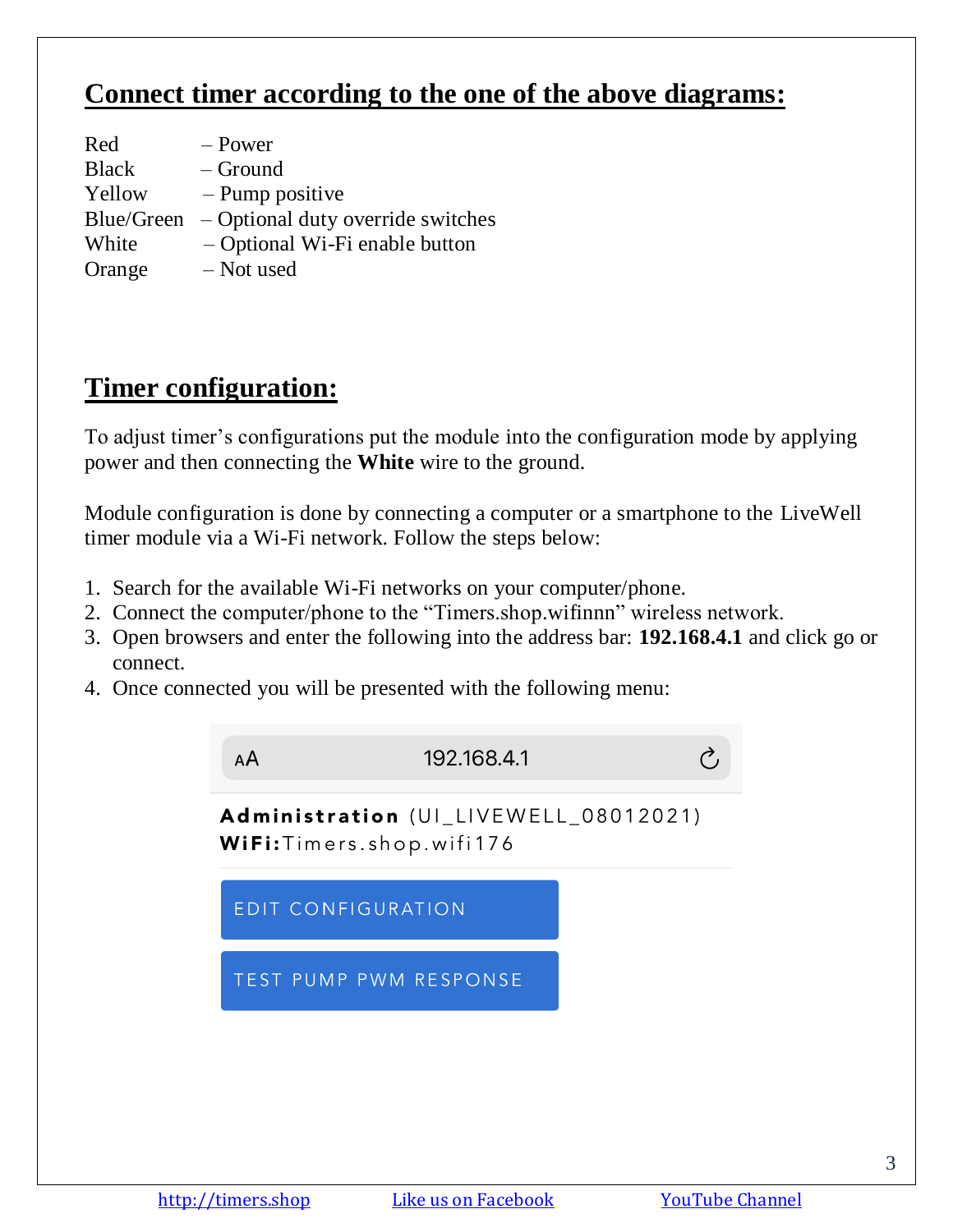5. Click on EDIT CONFIGURATION and make necessary changes to the timer's configuration.

| <b>LiveWell Settings</b><br><. |                                                                 |  |
|--------------------------------|-----------------------------------------------------------------|--|
| Firmware:                      | LiveWell V1.01<br>Checksum: 248214<br>Bootloader: V1.0.11 HW5.0 |  |
| WiFi ID:                       | wifi443                                                         |  |
| Period 1 duration:             | Sec<br>5                                                        |  |
| Period 2 duration:             | Sec<br>10                                                       |  |
| Period 3 duration: 5           | $\div$ Sec                                                      |  |
| Period 4 duration:             | Sec<br>10                                                       |  |
| Period 1 duty:                 | %<br>80                                                         |  |
| Period 2 duty:                 | %<br>30                                                         |  |
| Period 3 duty:                 | %<br>80                                                         |  |
| Period 4 duty:                 | %<br>30                                                         |  |
| Green wire duty:               | %<br>10                                                         |  |
| Blue wire duty:                | %<br>20                                                         |  |
|                                | <b>SAVE</b>                                                     |  |

6. Once necessary changes are done click SAVE. Recycle power to test newly updated configuration.

The configuration consists of four periods executed once after each other. The example above will provide 80% output for 5sec, the 30% for 10sec, 80% for 5sec, 30% for 10sec, and then repeat. If you would like to execute only two periods (for example: 100% for 30sec, 0% for 120sec) then set the period 3 and 4 durations to 0sec.

To test pump response to the specific PWM value click on the TEST PUMP PWM RESPONSE menu and test various duty cycles to ensure the pump runs at the appropriate rate. The pump needs to be submerged into water, as the dry pump response will be different.